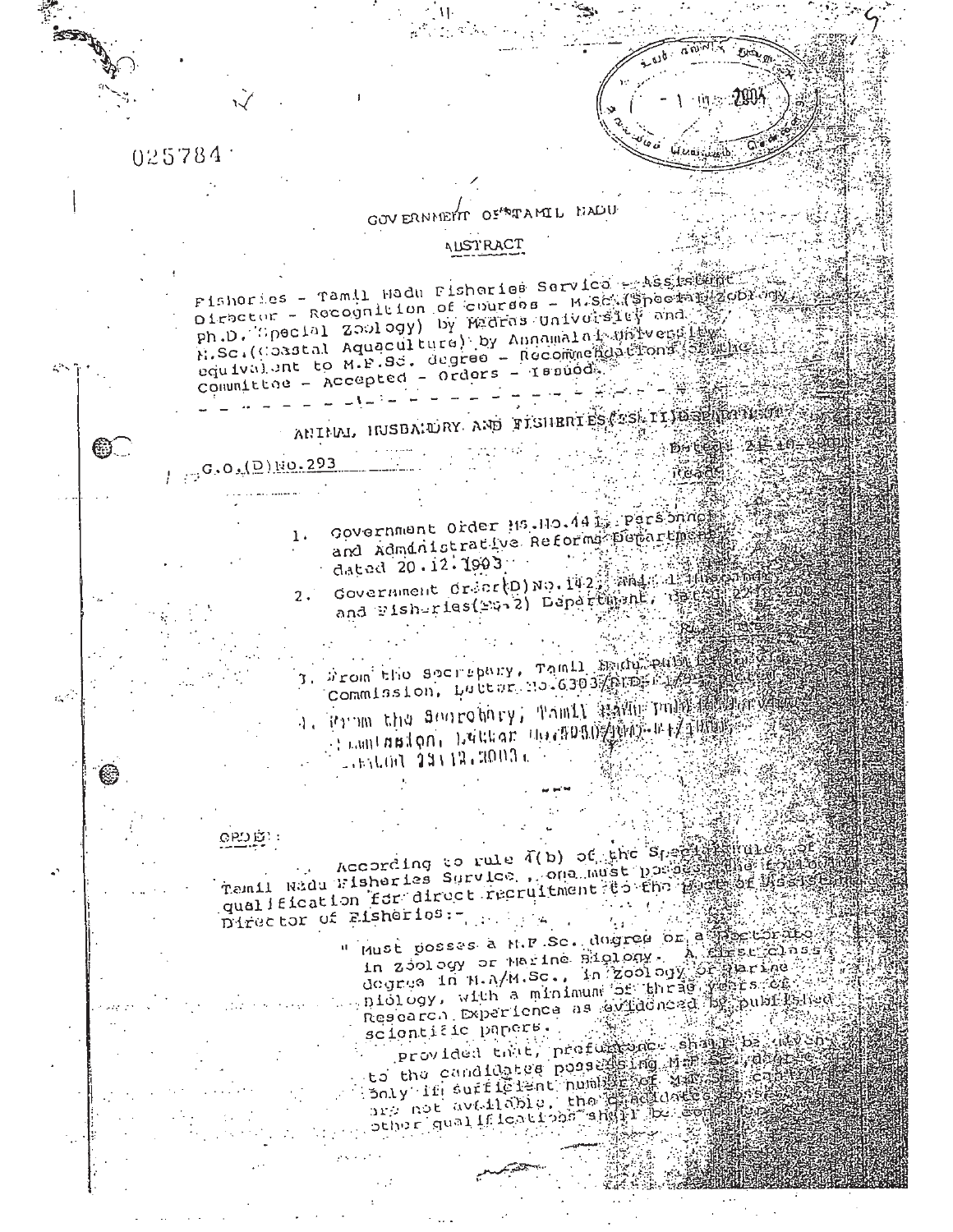The Director, Centre of Advanced Stadies in Merine Distogy, Annamalai University and certain other candihates re機器多dmtod to the Tamil Radu public Service Commission tto recognize Various educational qualifications obtained from dehor unanarattus in india as equivalent to the qualification<br>praseribearia ramil Radu Pisharies Service for direct recruit. ,新闻运输性 毛口 機構更 网络stweet Assistant Director of Pisheries in the Sysheries Defartment in the State. The Tamil Nadu public committed possesses and the possible of the second orders issued OS the Colernment in Government Order(Ms.)Po.441, Personnal - sen@pdy(na的) Strative Reforms Department, dated 20-412-1993 en a conduction and recommendation. Accordingly the ్చా stations as the second following qualifications as a strated to the qualification prescribed in ramilnadu<br>Strategie is Service for direct recruitment to the post of Million 11 Angu.

 $-2-$ 

on Bary and Secretary, Tamil Nadu Public Service<br>2019年5月20日 hes sent the above recommendations of the committee of suitable orders. The covernment for issue of suitable orders.

Soc. After careful examination, the Government have ကြွင့် ပြင်ကြိုးမြှာ ပြင်လုပ်နှင့် The recommendations of the committed ment on the participant of the cordinative recognize the service of the cordination of the cordination of the cordination of the cordination of the cordination of the cordination of the cordination of the cordination of th pashoring and an iopactments in Tamil Madu.

2000年4

 $\text{diag.}\left(\text{diag}(\text{a})\mid \text{z} \text{ and } \text{c}(\text{y})\right), \text{ and }\left(\text{span}(\text{y})\mid \text{z}(\text{y})\mid \text{c}(\text{y})\right)_{\text{c}(\text{y})}$ SALLAR OF THE CONTRACTORY OF MORTON ON PHILAD OIL ⋐ 道路線電 的选择的 Por rountillumint to the poet. тľ MORE CONSTRUCTION OF PIONOLION

29000 / CDastal Aquaculture) Offered by Annomalai standardity ha equivalent to M.P.Sc. for appointment<br>Magnetic profilencies and allied Departments.

stee committee has also not recommended the following **SERVIES State And Walent qualification for the post of** Assistatant Director of Fisherics.

A M Sc. , Wild Life Biblogy Bharathidasan University, Ph.D., (Scionce) Rajasthan University.

5% a mine birector of Fisheries is mequested to send 高温中心

ਗ਼੶੶੶੶ਲ਼ਲ਼*ਖ਼ਲ਼ਲ਼ਲ਼ਲ਼ਲ਼ਲ਼ਲ਼ਲ਼ਲ਼*ਖ਼ਲ਼ਲ਼ਲ਼ਲ਼ਲ਼ਲ਼